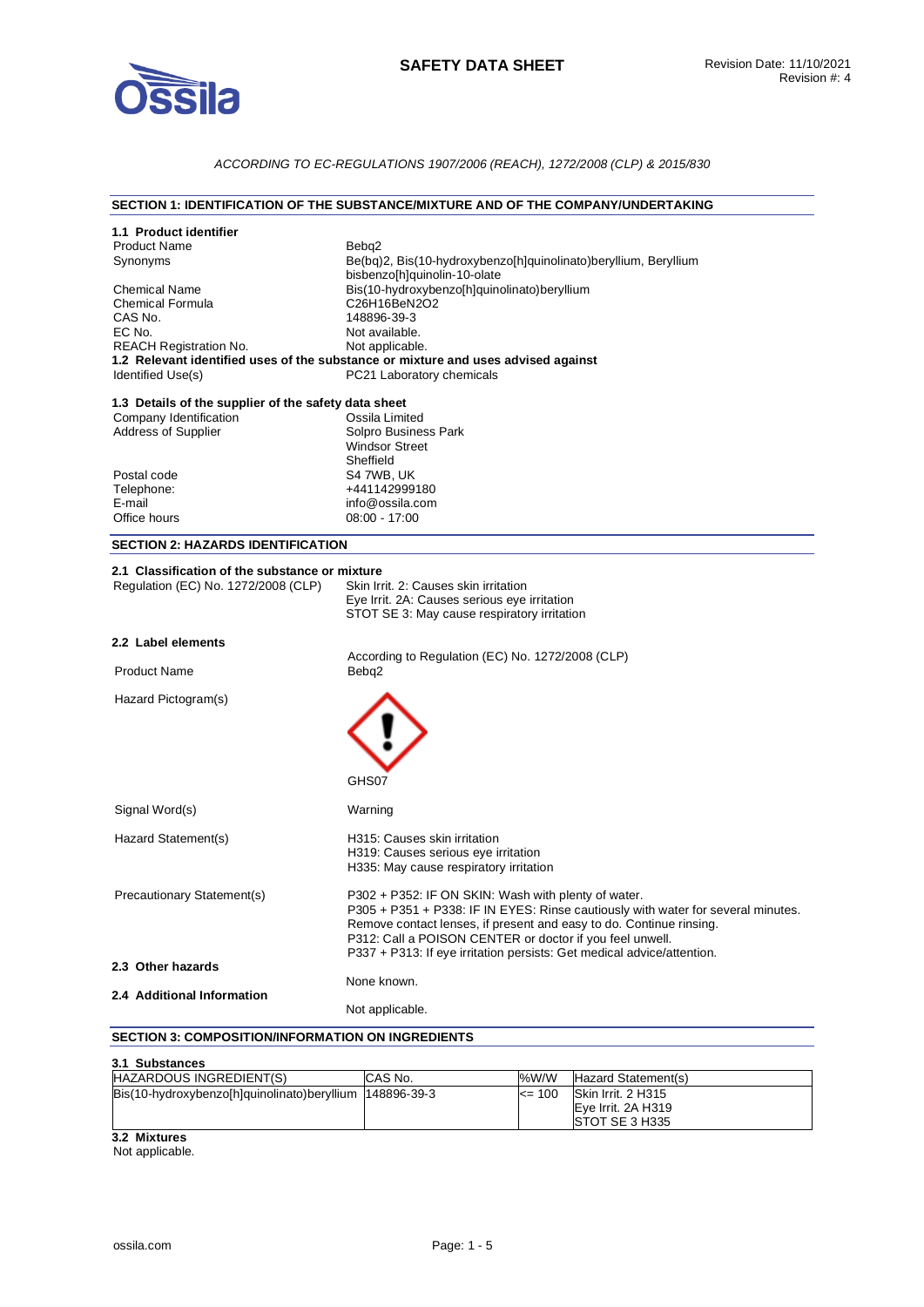

### **SECTION 4: FIRST AID MEASURES**

| 4.1 Description of first aid measures                                        |                                                                                                                                                                     |
|------------------------------------------------------------------------------|---------------------------------------------------------------------------------------------------------------------------------------------------------------------|
| Inhalation                                                                   | Remove person to fresh air and keep comfortable for breathing. Get medical                                                                                          |
|                                                                              | advice/attention if you feel unwell.                                                                                                                                |
| <b>Skin Contact</b>                                                          | Rinse skin with water. If skin irritation occurs, get medical advice/attention.                                                                                     |
| Eye Contact                                                                  | Rinse cautiously with water for several minutes. Remove contact lenses, if present                                                                                  |
|                                                                              | and easy to do. Continue rinsing.                                                                                                                                   |
| Ingestion<br>4.2 Most important symptoms and effects, both acute and delayed | Rinse out mouth with water. Get medical advice/attention if you feel unwell.                                                                                        |
|                                                                              | SECTION 11: Most important symptoms and effects, both acute and delayed                                                                                             |
|                                                                              | 4.3 Indication of any immediate medical attention and special treatment needed                                                                                      |
|                                                                              | Treat symptomatically.                                                                                                                                              |
|                                                                              |                                                                                                                                                                     |
| <b>SECTION 5: FIREFIGHTING MEASURES</b>                                      |                                                                                                                                                                     |
| 5.1 Extinguishing media                                                      |                                                                                                                                                                     |
| Suitable Extinguishing media                                                 | As appropriate for surrounding fire.                                                                                                                                |
| Unsuitable extinguishing media                                               | As appropriate for surrounding fire.                                                                                                                                |
| 5.2 Special hazards arising from the substance or mixture                    |                                                                                                                                                                     |
|                                                                              | May decompose in a fire, giving off toxic and irritant vapours.                                                                                                     |
| 5.3 Advice for firefighters                                                  |                                                                                                                                                                     |
|                                                                              | Fire fighters should wear complete protective clothing including self-contained                                                                                     |
|                                                                              | breathing apparatus.                                                                                                                                                |
| <b>SECTION 6: ACCIDENTAL RELEASE MEASURES</b>                                |                                                                                                                                                                     |
|                                                                              |                                                                                                                                                                     |
|                                                                              | 6.1 Personal precautions, protective equipment and emergency procedures                                                                                             |
|                                                                              | Provide adequate ventilation. Wear protective clothing as per section 8.                                                                                            |
| 6.2 Environmental precautions                                                |                                                                                                                                                                     |
|                                                                              | Avoid release to the environment.                                                                                                                                   |
| 6.3 Methods and material for containment and cleaning up                     |                                                                                                                                                                     |
|                                                                              | Sweep up spilled substance but avoid making dust. Use vacuum equipment for<br>collecting spilt materials, where practicable. Dispose of contents in accordance with |
|                                                                              | local, state or national legislation.                                                                                                                               |
| 6.4 Reference to other sections                                              |                                                                                                                                                                     |
|                                                                              | See Also Section 8, 13.                                                                                                                                             |
|                                                                              |                                                                                                                                                                     |
| <b>SECTION 7: HANDLING AND STORAGE</b>                                       |                                                                                                                                                                     |
| 7.1 Precautions for safe handling                                            |                                                                                                                                                                     |
|                                                                              | Avoid breathing vapours/mist/dust/aerosols. Use only in a well-ventilated area. Wear                                                                                |
|                                                                              | protective clothing as per section 8. Wash hands thoroughly after handling.                                                                                         |
| 7.2 Conditions for safe storage, including any incompatibilities             |                                                                                                                                                                     |
|                                                                              | Store in a well-ventilated place. Keep container tightly closed.                                                                                                    |
| Storage temperature                                                          | Ambient.                                                                                                                                                            |
| Storage life                                                                 | Stable under normal conditions.                                                                                                                                     |
| Incompatible materials                                                       | None known.                                                                                                                                                         |
| 7.3 Specific end use(s)                                                      |                                                                                                                                                                     |
|                                                                              | Not known. See Section: 1.2.                                                                                                                                        |
| <b>SECTION 8: EXPOSURE CONTROLS/PERSONAL PROTECTION</b>                      |                                                                                                                                                                     |
|                                                                              |                                                                                                                                                                     |
| 8.1 Control parameters                                                       |                                                                                                                                                                     |

8.1.1 Occupational Exposure Limits

No Occupational Exposure Limit assigned.

### Occupational Exposure Limits

| SUBSTANCE. |        | CAS No. | <b>LTEL</b><br>. (8 hr<br>TWA ppm) | LTEL<br>. (8 hr<br>$TWA$ ma/m <sup>3</sup> ) | <b>I</b> STEL<br>(ppm) | STEL (mg/m <sup>3)</sup> | Note |
|------------|--------|---------|------------------------------------|----------------------------------------------|------------------------|--------------------------|------|
|            |        |         |                                    |                                              |                        |                          |      |
| Region     | Source |         |                                    |                                              |                        |                          |      |

EU United Kingdom

EU Occupational Exposure Limits UK Workplace Exposure Limits EH40/2005 (Third edition, published 2018)

# **8.2 Exposure controls**

Ensure adequate ventilation. A washing facility/water for eye and skin cleaning purposes should be present.

8.2.2. Personal protection equipment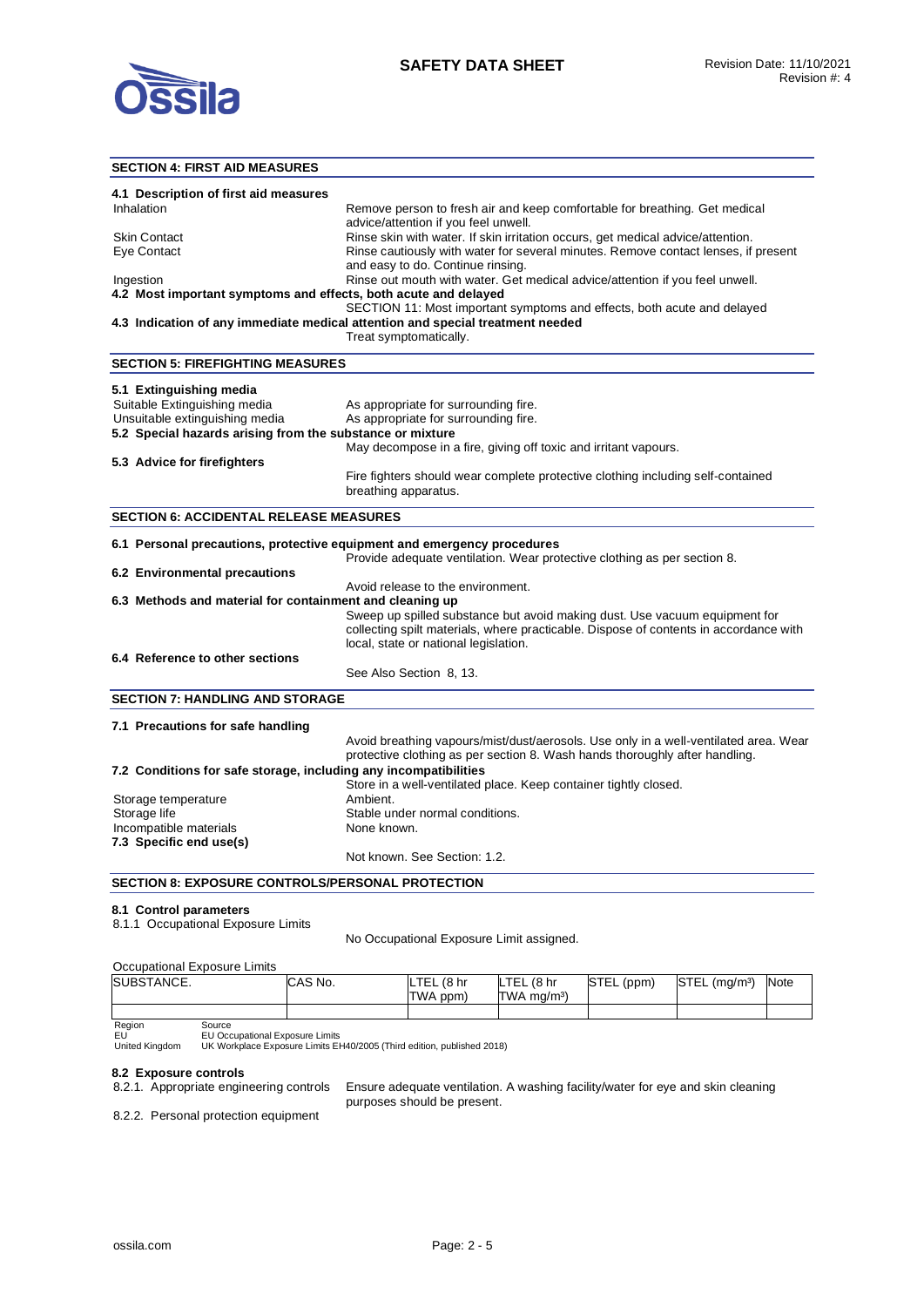# **SAFETY DATA SHEET** Revision Date: 11/10/2021



| Eye Protection         | Wear eye protection with side protection (EN166).                         |
|------------------------|---------------------------------------------------------------------------|
| Skin protection        | Wear protective clothing and gloves: Impervious gloves (EN 374).          |
| Respiratory protection | A suitable mask with filter type A (EN14387 or EN405) may be appropriate. |
| Thermal hazards        | None known.                                                               |
|                        | 8.2.3. Environmental Exposure Controls Avoid release to the environment.  |

# **SECTION 9: PHYSICAL AND CHEMICAL PROPERTIES**

# **9.1 Information on basic physical and chemical properties**

| Appearance                              | Solid: Powder/Crystals.        |
|-----------------------------------------|--------------------------------|
|                                         | Colour: Yellow.                |
| Odour                                   | Not known.                     |
| Odour threshold                         | Not known.                     |
| рH                                      | Not known.                     |
| Melting point/freezing point            | 365 °C (DSC onset)             |
| Initial boiling point and boiling range | Not known.                     |
| <b>Flash Point</b>                      | Not known.                     |
| Evaporation rate                        | Not known.                     |
| Flammability (solid, gas)               | Not known.                     |
| Upper/lower flammability or explosive   | Not known.                     |
| limits                                  |                                |
| Vapour pressure                         | Not known.                     |
| Vapour density                          | Not known.                     |
| Density (g/ml)                          | Not known.                     |
| Relative density                        | Not known.                     |
| Solubility(ies)                         | Solubility (Water): Not known. |
|                                         | Solubility (Other): Not known. |
| Partition coefficient: n-octanol/water  | Not known.                     |
| Auto-ignition temperature               | Not known.                     |
| Decomposition Temperature (°C)          | Not known.                     |
| Viscosity                               | Not known.                     |
| <b>Explosive properties</b>             | Not known.                     |
| Oxidising properties                    | Not known.                     |
| 9.2 Other information                   |                                |
|                                         | None.                          |

# **SECTION 10: STABILITY AND REACTIVITY**

| 10.1 Reactivity                         |                                            |
|-----------------------------------------|--------------------------------------------|
|                                         | None anticipated.                          |
| 10.2 Chemical Stability                 |                                            |
| 10.3 Possibility of hazardous reactions | Stable under normal conditions.            |
|                                         | Not known.                                 |
| 10.4 Conditions to avoid                |                                            |
|                                         | Not known.                                 |
| 10.5 Incompatible materials             |                                            |
|                                         | Not known.                                 |
| 10.6 Hazardous decomposition products   |                                            |
|                                         | No hazardous decomposition products known. |
| SECTION 11 · TOYICOLOGICAL INFORMATION  |                                            |

# **SECTION 11: TOXICOLOGICAL INFORMATION**

# **11.1 Information on toxicological effects**

| Acute toxicity - Ingestion    | No data available. |
|-------------------------------|--------------------|
| Acute toxicity - Skin Contact | No data available. |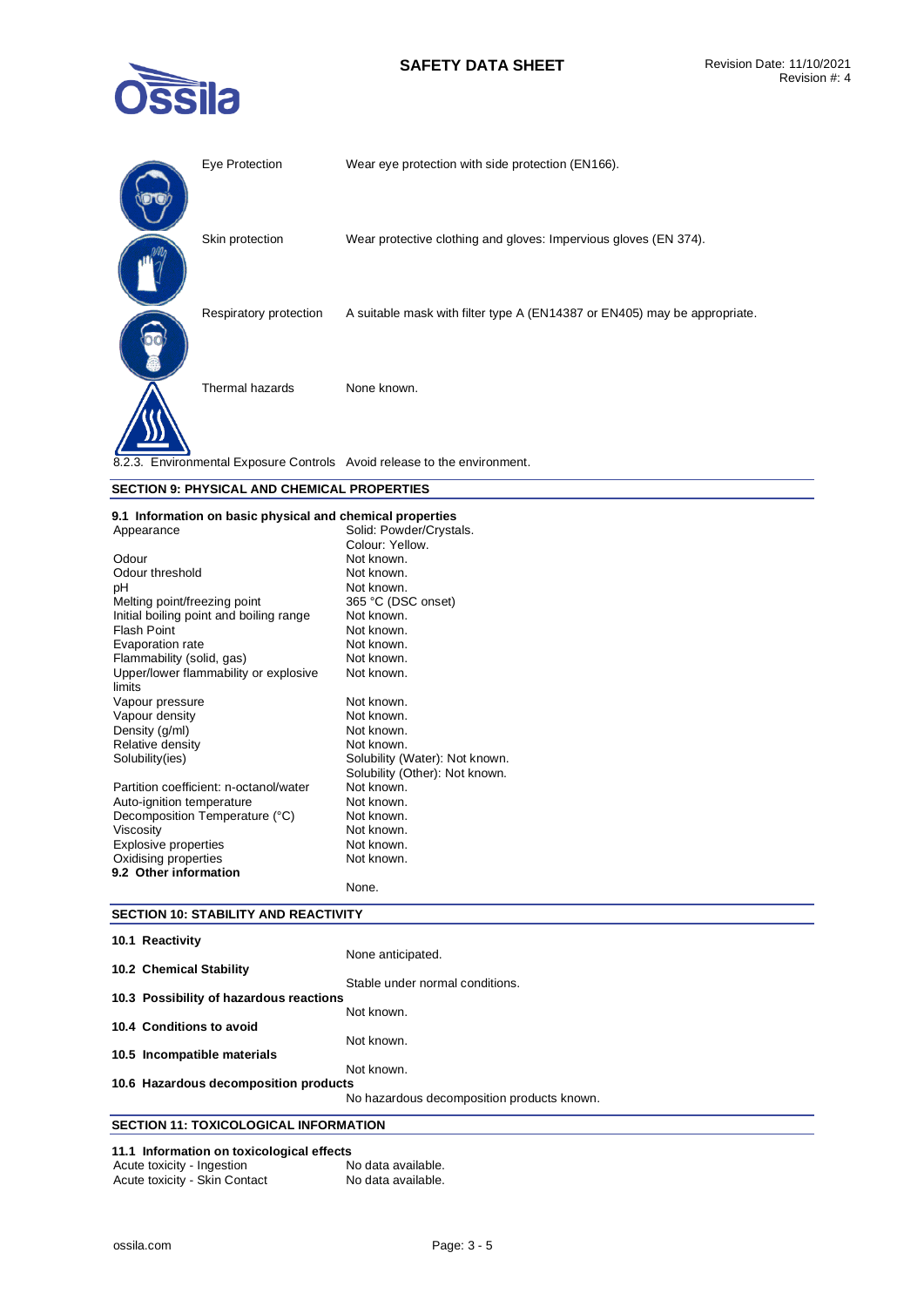

| No data available. |
|--------------------|
| No data available. |
| No data available. |
| No data available. |
| No data available. |
| No data available. |
| No data available. |
| No data available. |
| No data available. |
| No data available. |
| No data available. |
| No data available. |
|                    |
| Not known.         |
|                    |

### **SECTION 12: ECOLOGICAL INFORMATION**

### **12.1 Toxicity**

|                                            | No data available. |  |
|--------------------------------------------|--------------------|--|
| Toxicity - Aquatic invertebrates           | No data available. |  |
| Toxicity - Fish                            | No data available. |  |
| Toxicity - Algae                           | No data available. |  |
| <b>Toxicity - Sediment Compartment</b>     | Not classified.    |  |
| <b>Toxicity - Terrestrial Compartment</b>  | Not classified.    |  |
| 12.2 Persistence and Degradation           |                    |  |
|                                            | Not known.         |  |
| 12.3 Bioaccumulative potential             |                    |  |
|                                            | Not known.         |  |
| 12.4 Mobility in soil                      |                    |  |
|                                            | Not known.         |  |
| 12.5 Results of PBT and vPvB assessment    |                    |  |
|                                            | Not known.         |  |
| 12.6 Other adverse effects                 |                    |  |
|                                            | Not known.         |  |
| <b>SECTION 13: DISPOSAL CONSIDERATIONS</b> |                    |  |
|                                            |                    |  |

### **13.1 Waste treatment methods**

Dispose of contents in accordance with local, state or national legislation. Recycle only completely emptied packaging. Normal disposal is via incineration operated by an accredited disposal contractor. Send to a licensed recycler, reclaimer or incinerator.

### **13.2 Additional Information**

Disposal should be in accordance with local, state or national legislation.

### **SECTION 14: TRANSPORT INFORMATION**

IATA/IMO/RID/ADR Not classified as hazardous for transport.

### **SECTION 15: REGULATORY INFORMATION**

**15.1 Safety, health and environmental regulations/legislation specific for the substance or mixture** 

| European Regulations - Authorisations and/or Restrictions On Use |            |
|------------------------------------------------------------------|------------|
| Candidate List of Substances of Very                             | Not listed |
| <b>High Concern for Authorisation</b>                            |            |
| <b>REACH: ANNEX XIV list of substances</b>                       | Not listed |
| subject to authorisation                                         |            |
| REACH: Annex XVII Restrictions on the                            | Not listed |
| manufacture, placing on the market and                           |            |
| use of certain dangerous substances,                             |            |
| mixtures and articles                                            |            |
| Community Rolling Action Plan (CoRAP) Not listed                 |            |
| Regulation (EC) $N^{\circ}$ 850/2004 of the                      | Not listed |
| European Parliament and of the Council                           |            |
| on persistent organic pollutants                                 |            |
| Regulation (EC) N° 1005/2009 on                                  | Not listed |
| substances that deplete the ozone layer                          |            |
| Regulation (EU) N° 649/2012 of the                               | Not listed |
| European Parliament and of the Council                           |            |
| concerning the export and import of                              |            |
| hazardous chemicals                                              |            |
| National regulations                                             |            |
| Other                                                            | Not known. |